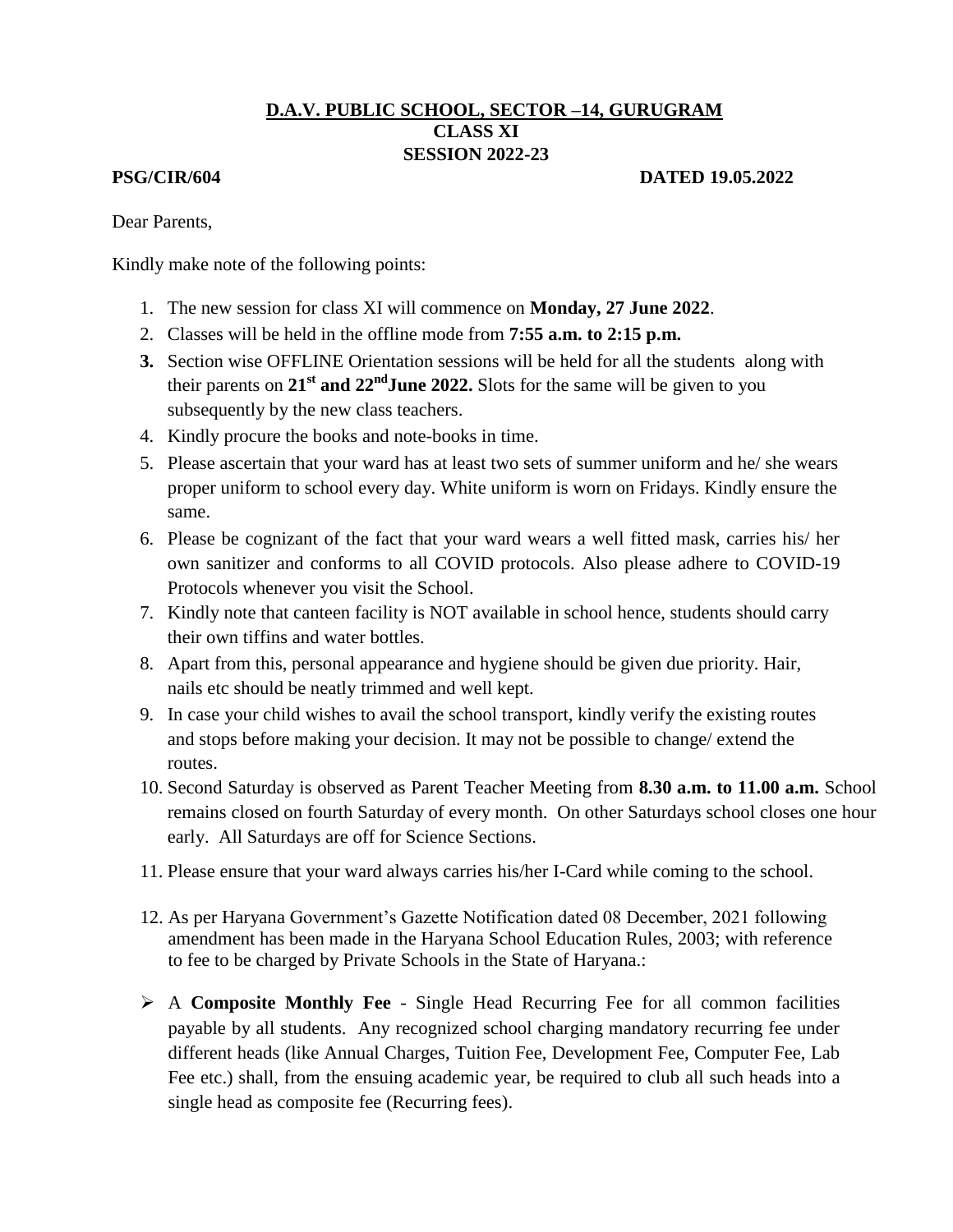| S.NO. | <b>Composite Fee Structure</b> |           | <b>Payable</b> |
|-------|--------------------------------|-----------|----------------|
|       |                                | Quarterly | Monthly        |
|       | April, May & June              | April     | As per month   |
| 2.    | July, August & September       | July      | As per month   |
| 3.    | October, November, December    | October   | As per month   |
|       | January, February, March       | January   | As per month   |

- $\triangleright$  Parents have the option of depositing the fees for any number of months, in advance. But they must deposit fee as per the following schedule.
- $\triangleright$  Transport Fee is to be paid separately. Kindly note that giving one month's notice is mandatory for withdrawal of transport facility. This will, however, be acceptable upto 31st August only and no withdrawal applications will be entertained thereafter.
- $\triangleright$  It must be noted that except Security no other amount is refundable by the school.
- Parents are requested to deposit the fee **using online fee payment mode available on our school website [www.dav14gurgaon.org](http://www.dav14gurgaon.org/)**.
- $\triangleright$  The last date for the payment of fees is the 20<sup>th</sup> of every month through **online mode only**.
- After  $20^{th}$ , fine at the rate of  $\overline{5}$  10/- per day will be charged up to the  $25^{th}$  of the month. It may please be noted that the office remains open during summer vacation/ Dussehra Break/ Winter Break.
- $\triangleright$  If the fee is not deposited till the last date as mentioned above, the name of student will be struck off the rolls and the re-admission will be considered according to the availability of the seats.
- $\triangleright$  In case of withdrawal of the student due to any reason, application is to be submitted a month in advance.
- 13. 'Student Insurance' Group Personal Accident Policy with a nominal annual premium of ₹101/- with effect from 1 April 2022 is applicable to all the students.
- 14. Now-a-days many parents are hiring Private Vans for the transportation of their wards. It is our earnest request to the parents to ensure the safety of their wards in the van. It is entirely the responsibility of the parents, if the child travels by any private mode.
- 15. Parents are requested to ensure that their wards do not drive any vehicle to the school, as underage driving is against the law.
- 16. We do not allow the parents/guardians to take the child home during the school hours, unless it is very urgent. In that case, parents have to come personally to take the child from the school.
- 17. Parents are requested to carry their school I-Cards on every visit to the school to ensure the safety of our students.
- 18. In case somebody else other than the parents comes to pick up the child, he/she should carry the parents' school I Card and a written application from the parents.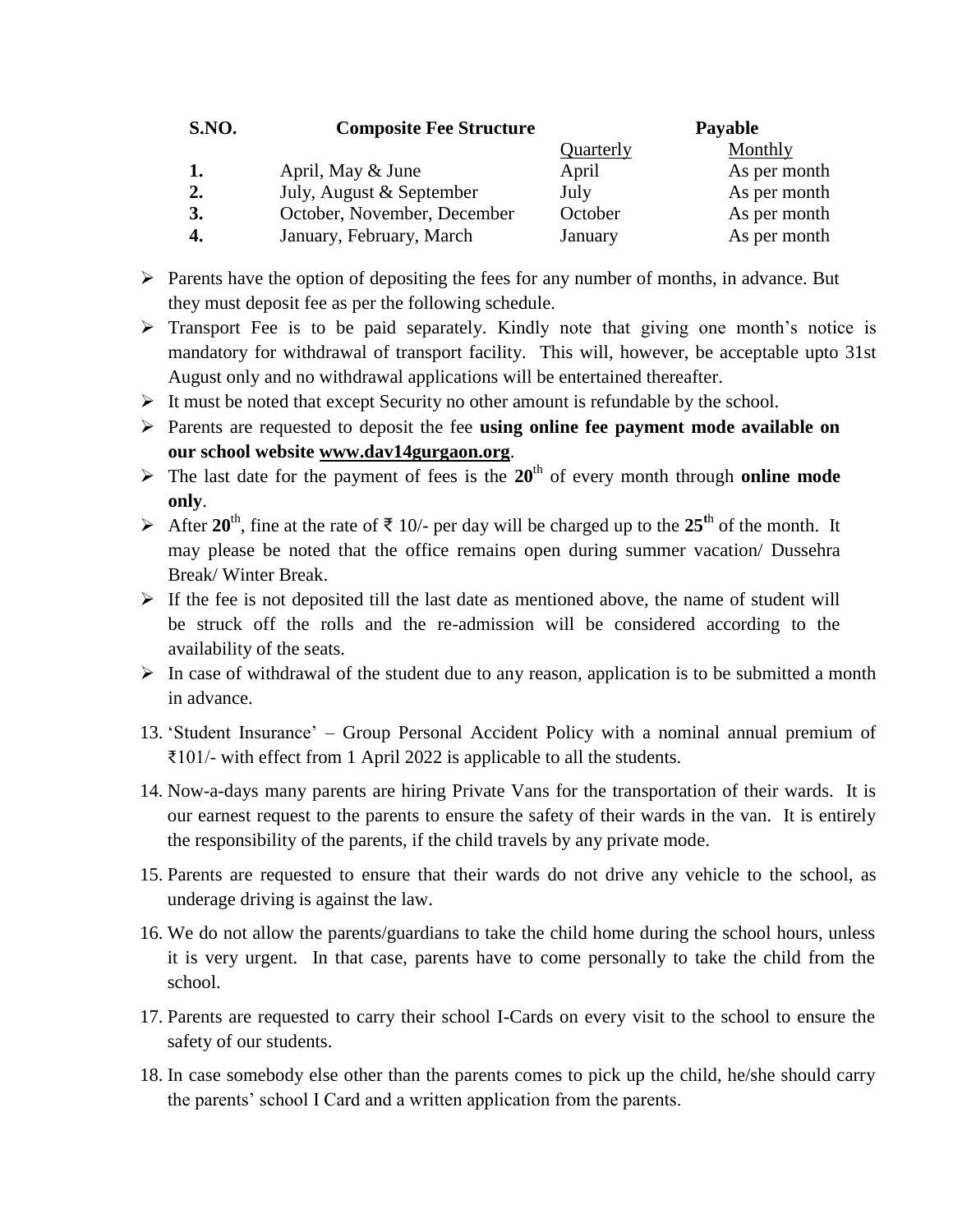- 19. For the school to handle emergencies successfully, maintaining communication with parents and updating student data is very essential. Hence parents are requested to notify the change of address, Telephone Number and the email IDs to the school authorities at the earliest.
- 20. Parents should drop their children at Gate NO. 1 and Gate No.2. Please note that One Way Traffic norms will be followed during the morning hours. (Map enclosed)
- 21. Please note that carrying mobile phones, i-pads, expensive/ **smart** watches/fitness bands and any other gadgets to the school is strictly prohibited for students. If they bring such gadgets on any pretext, these will be **confiscated**. In case of emergency, students can use the telephone at the School Reception.
- 22. Our entire staff is fully vaccinated and follows COVID-19 Safety rules at all times.

We need your full co-operation in all matters relating to the healthy growth and development of your child, which we trust, will always be forthcoming in the interest of your ward.

WITH BEST WISHES,

Yours faithfully,

**PRINCIPAL D.A.V. PUBLIC SCHOOL, SECTOR 14, GURUGRAM #0124 - 4081594, 4081973 #7290055777**

**FOR ACCOUNTS RELATED QUERIES PLEASE CONTACT OUR ACCOUNTS EXECUTIVE # 7290055776 BETWEEN 09:30A.M. AND 12:30 P.M. ON ANY WORKING DAY**